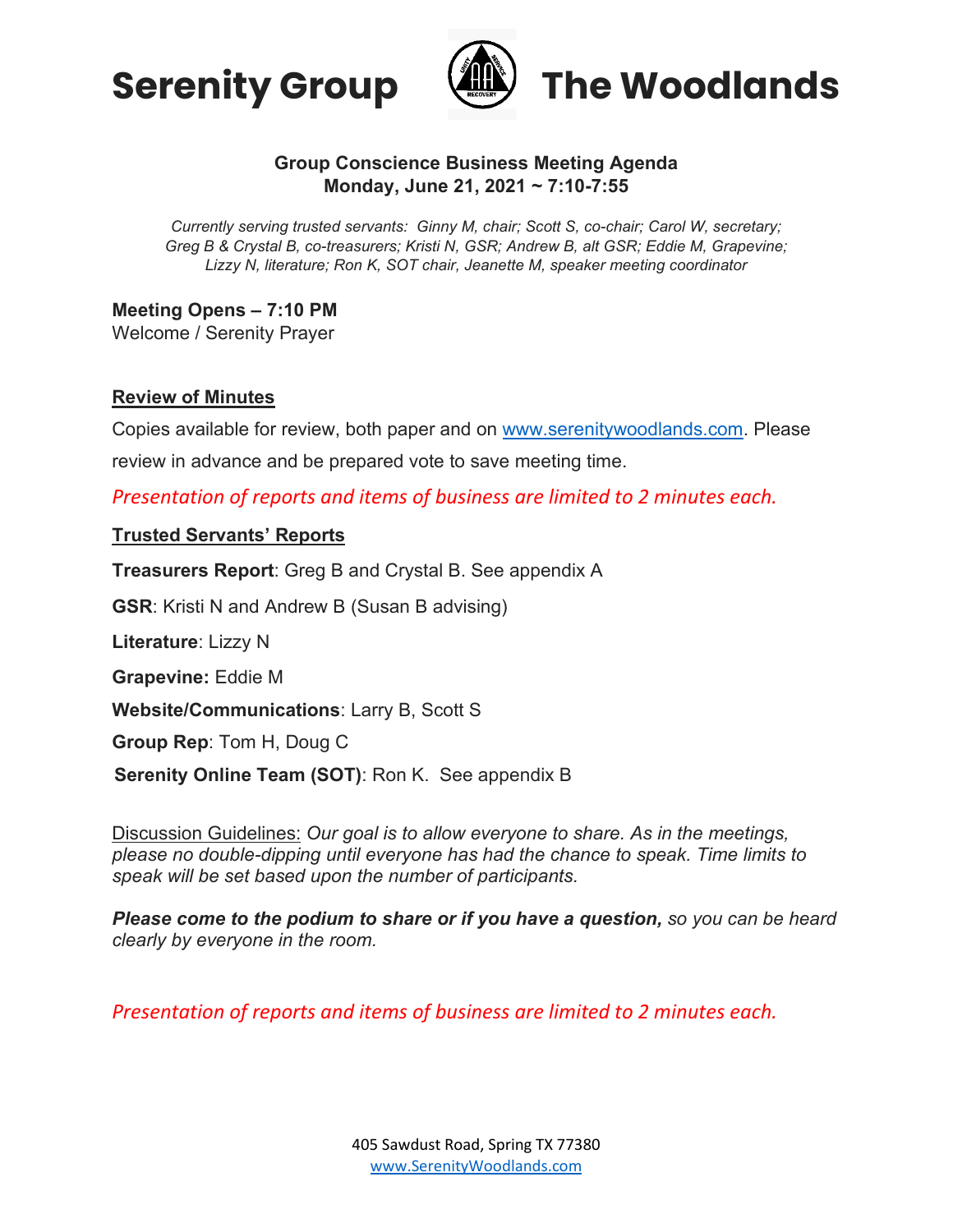



# **Old Business & Discussion**

- 1. New Service Position of Parliamentarian/Historian
- 2. Night Watch update
- 3. Spring Fling report
- 4. Softball Team update Alicia D. See appendix C
- 5. Bulletin board for online meeting information Crystal B
- 6. Open positions at Serenity: Intergroup rep, CPC chair, TFC chair, CFC chair

## **New Business**

- 1. Return to holding hands during the Lord's Prayer Doug C
- 2. Accommodations for online participation in Group Conscience meetings Ron K
- 3. New speaker meeting coordinator beginning August 1. Jeannette M is finishing her term and John W is willing stand for this position

### **Announcements**

# **Meeting Closes with Lord's Prayer no later than 7:50 PM as not to disrupt the 8 PM meetings being held in the club.**

*Next business meeting* will be held on Monday, July 19, at 7:10. See [Serenitywoodlands.com](https://serenitywoodlands.com/) for updates – all are welcome to participate. Text Ginny M at 832-326-6454 with any questions.

> *"Each group has but one primary purpose to carry its message to the alcoholic who still suffers."*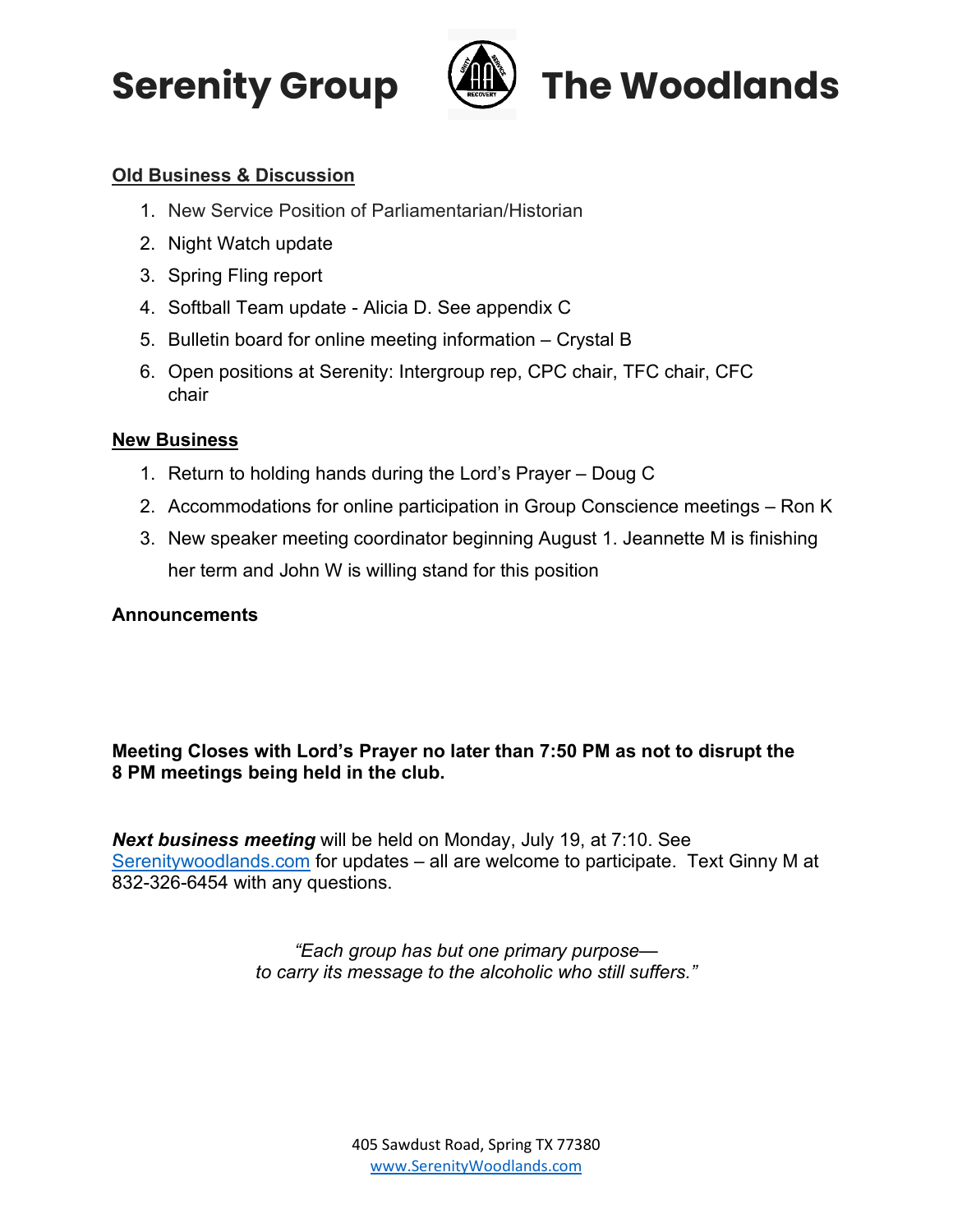



# Appendix A: Treasurer's Report for May 2021

| <b>SERENITY GROUP</b><br>IN DISTRICT 31 OF S.E.TA, OF AA                                 |                                                                      |                                              |                                                                                               |                              |                                                                    |                      |                                                                                                |                                            |  |  |  |
|------------------------------------------------------------------------------------------|----------------------------------------------------------------------|----------------------------------------------|-----------------------------------------------------------------------------------------------|------------------------------|--------------------------------------------------------------------|----------------------|------------------------------------------------------------------------------------------------|--------------------------------------------|--|--|--|
| <b>MONTHLY TREASURER'S REPORT</b><br>5/31/21                                             |                                                                      |                                              |                                                                                               |                              |                                                                    |                      |                                                                                                |                                            |  |  |  |
|                                                                                          | <b>Opening Balance - Unrestricted Funds</b>                          |                                              |                                                                                               |                              |                                                                    |                      |                                                                                                | \$5,500.00                                 |  |  |  |
| <b>DEPOSITS</b>                                                                          | <b>BASKET COLLECTIONS</b>                                            |                                              |                                                                                               |                              |                                                                    | \$7,216.00           |                                                                                                |                                            |  |  |  |
|                                                                                          |                                                                      |                                              |                                                                                               | <b>TOTAL FUNDS AVAILABLE</b> |                                                                    |                      | <b>5897 CASH</b><br>65 CHECKS<br>1254 SQUARE                                                   |                                            |  |  |  |
|                                                                                          | <b>DISBURSEMENTS:</b><br>ROOM RENTAL AT 85%<br>SERVICE CHARGE (BANK) |                                              |                                                                                               |                              |                                                                    | \$6,133.60<br>\$0.00 |                                                                                                |                                            |  |  |  |
|                                                                                          | <b>TOTAL DISBURSEMENTS</b>                                           |                                              |                                                                                               |                              |                                                                    | \$6,133.60           |                                                                                                |                                            |  |  |  |
| <b>NET FUNDS:</b>                                                                        |                                                                      |                                              |                                                                                               |                              |                                                                    |                      |                                                                                                | \$1.082.40                                 |  |  |  |
| <b>BEGIN</b><br>LIT. SALES<br><b>RED CAN</b><br><b>ADD</b><br><b>SPENT</b><br><b>END</b> | <b>PRUDENT</b>                                                       | \$5,500.00<br>\$0.00<br>\$0.00<br>\$5,500.00 | <b>LITERATURE</b><br>\$1,495.25<br>\$135.00<br>\$497.00<br>\$150.00<br>\$690.70<br>\$1,586.55 | <b>RESTRICTED FUNDS</b>      | G.S.R.<br>\$0.00<br>\$0.00<br>\$0.00<br>\$0.00<br>\$0.00<br>\$0.00 |                      | <b>TOTAL</b><br>\$6,995.25<br>\$135.00<br>\$497.00<br>\$150.0p at ---<br>\$690.7<br>\$7,086.55 |                                            |  |  |  |
| <b>FUNDS AVAILABLE FOR DISTRIBUTION</b><br>\$932.40                                      |                                                                      |                                              |                                                                                               |                              |                                                                    |                      |                                                                                                |                                            |  |  |  |
| <b>DISTRIBUTIONS</b>                                                                     | GS.O.<br><b>SETA</b><br><b>INTERGROUP</b><br><b>DISTRICT 31</b>      |                                              | 30%<br>10%<br>50%<br>10%                                                                      |                              |                                                                    |                      |                                                                                                | \$279.72<br>\$93.24<br>\$466.20<br>\$93.24 |  |  |  |
| paid smcaf %85 of basket<br><b>ENDING UNRESTRICTED FUNDS</b><br>\$5,500.00               |                                                                      |                                              |                                                                                               |                              |                                                                    |                      |                                                                                                |                                            |  |  |  |
| <b>CORRECTIONAL FACILITY LITERATURE CAN COLLECTION</b>                                   |                                                                      |                                              |                                                                                               |                              |                                                                    |                      |                                                                                                |                                            |  |  |  |
|                                                                                          |                                                                      |                                              |                                                                                               |                              |                                                                    | <b>Approved:</b>     |                                                                                                |                                            |  |  |  |

**Treasurer or Co Treasurer**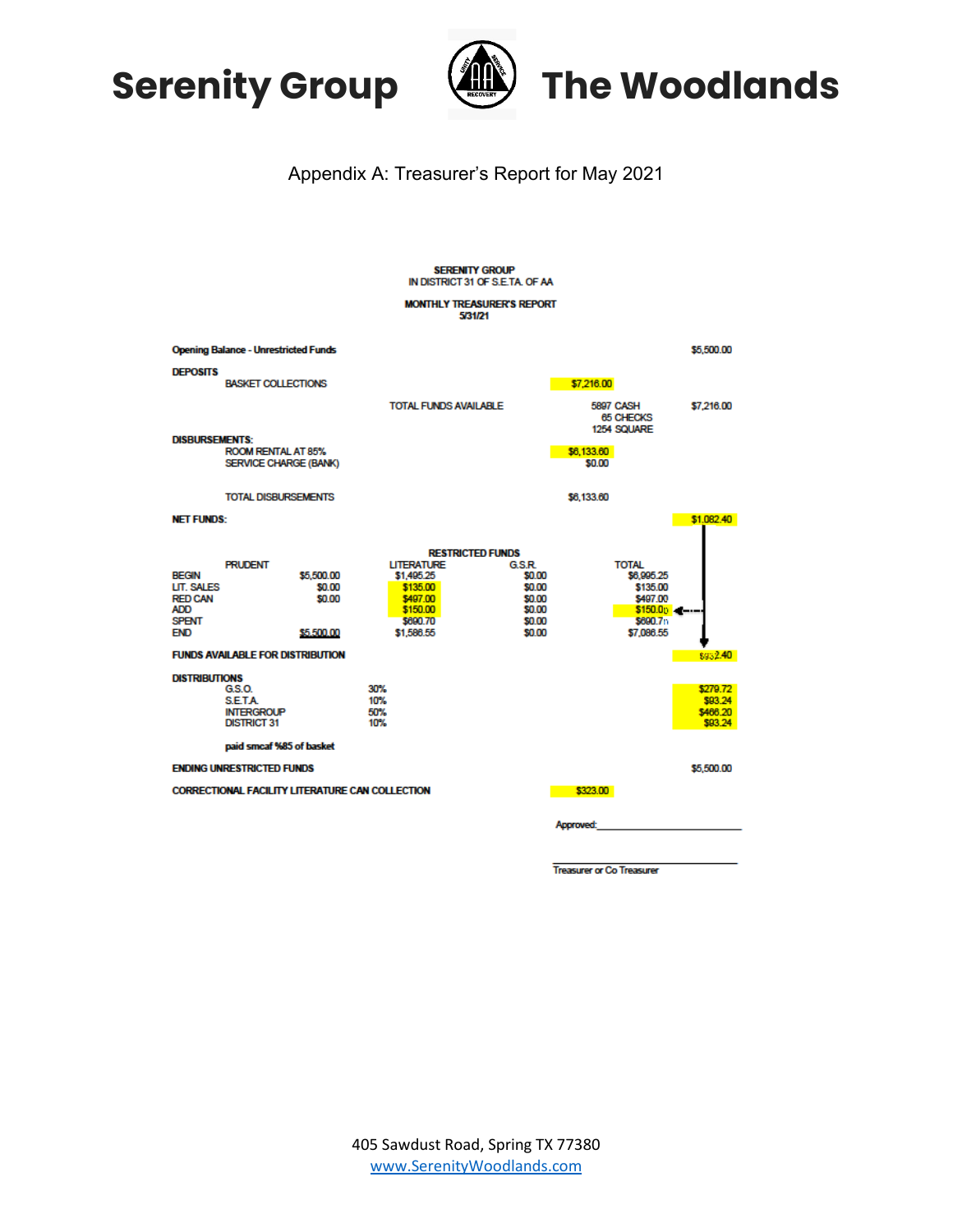#### **Serenity of The Woodlands June 21, 2021 Group Conscience Meeting – Serenity Online Team (SOT) Update (DRAFT)** Appendix B

#### **New Schedule & Meeting Attendance**

- Transitioned to new schedule June 1 with 21 meetings per week (20 with Chairs)
- Average attendance is 31 per meeting as of June 18. Continue to monitor for 6 months under new schedule



#### In Process

- Transition to scheduled meetings planned for July. Includes a change to the Zoom meeting URL.
- External websites being updated to have the meetings page link (not the Zoom meeting link)
- Co-Hosts handle only security and administrative tasks during meetings and require 3 months continuous sobriety. Separate Co-Host sign up list for the website.
- Script announcement encouraging people to sign up earlier in the month to chair in the following month
- Bulletin board and chair announcement in the room with general information about Serenity Online meetings

#### New Business

- Monday 7pm Zoom meeting overlaps once per month with the GC Meeting. Serenity has 1 Zoom license so cannot have 2 online meetings active at the same time.
- Some options for consideration...
	- o GC meeting is In-Room only with no online / hybrid option. Open for all to attend in person as it is now.
	- $\circ$  Change GC meeting to another day and time and continue with hybrid GC meetings from the room
	- o Change GC meeting to another day and time and to Online only (no Hybrid)
	- o Cancel Monday 7pm Zoom meeting once per month. Continue with hybrid GC meetings from the room
	- o Get 1 more Zoom license (\$15 per month) so 2 online meetings can be scheduled at the same time. Continue with hybrid GC meetings from the room
	- o Other options or ideas...?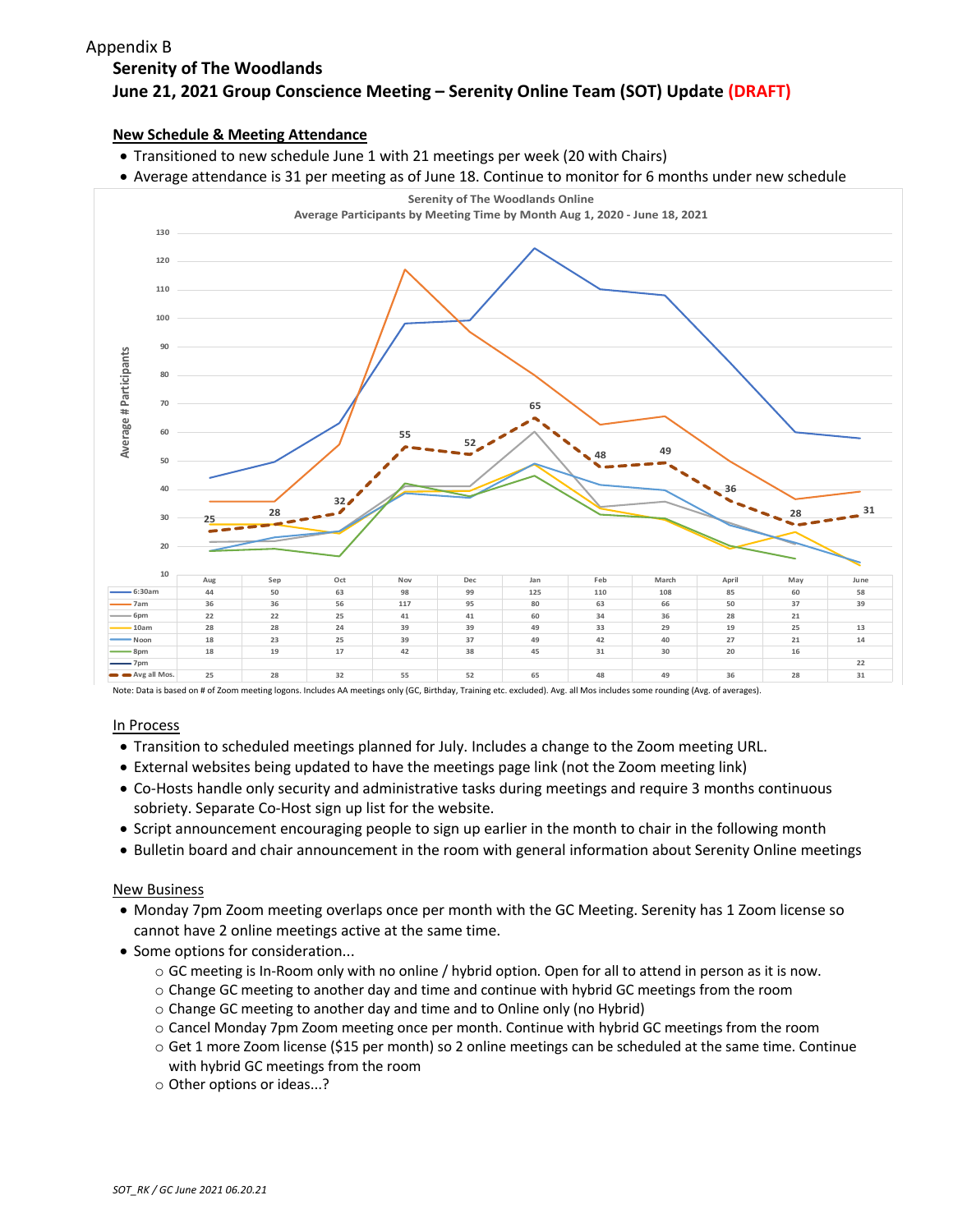|                                                                                                                                             | <b>Serenity Softball Team</b> |                                                                                         |                     |                         |               |                                                           |  |
|---------------------------------------------------------------------------------------------------------------------------------------------|-------------------------------|-----------------------------------------------------------------------------------------|---------------------|-------------------------|---------------|-----------------------------------------------------------|--|
|                                                                                                                                             |                               |                                                                                         |                     |                         |               |                                                           |  |
|                                                                                                                                             | <b>QTY</b>                    | Range                                                                                   | <b>Median price</b> | <b>Flat Fees</b>        |               |                                                           |  |
| Monthly Dues SRC Houston July 2021-2022<br><b>Annual Fee</b><br><b>Baseball Bats 4-5</b><br><b>Baseball Gloves 7-8</b><br><b>Total cost</b> | 12<br>Once annually           | $5$ \$30-\$300 \$<br>8 \$50-\$200 \$                                                    | 135.00<br>150.00    | \$<br>150.00<br>\$30.00 | $\zeta$<br>\$ | \$1,800.00<br>30.00<br>675.00<br>\$1,050.00<br>\$3,555.00 |  |
| <b>Accessories (optional)</b><br><b>Customized Baseball caps \$25</b><br><b>Customized Softball Shirts \$25</b>                             | 20<br>20                      |                                                                                         | \$25<br>\$25        |                         | \$<br>\$      | 500.00<br>500.00<br>\$1,000.00                            |  |
|                                                                                                                                             |                               | <b>Overall Cost</b>                                                                     |                     |                         |               | \$4,555.00                                                |  |
| Location:                                                                                                                                   |                               |                                                                                         |                     |                         |               |                                                           |  |
| <b>Collins Park</b><br>6727 Cypresswood Dr, Spring, TX 77379                                                                                |                               | *** One Sunday a month co-ed 4-5 games within that day between the hours of 8-3:30 PM-- |                     |                         |               |                                                           |  |
| <b>SRC-Sober Reacreation Committee:</b>                                                                                                     | www.srchouston.com            |                                                                                         |                     |                         |               |                                                           |  |
|                                                                                                                                             |                               |                                                                                         |                     |                         |               |                                                           |  |

Contact Us at (713) 882-9249 or pvl1113@yahoo.com